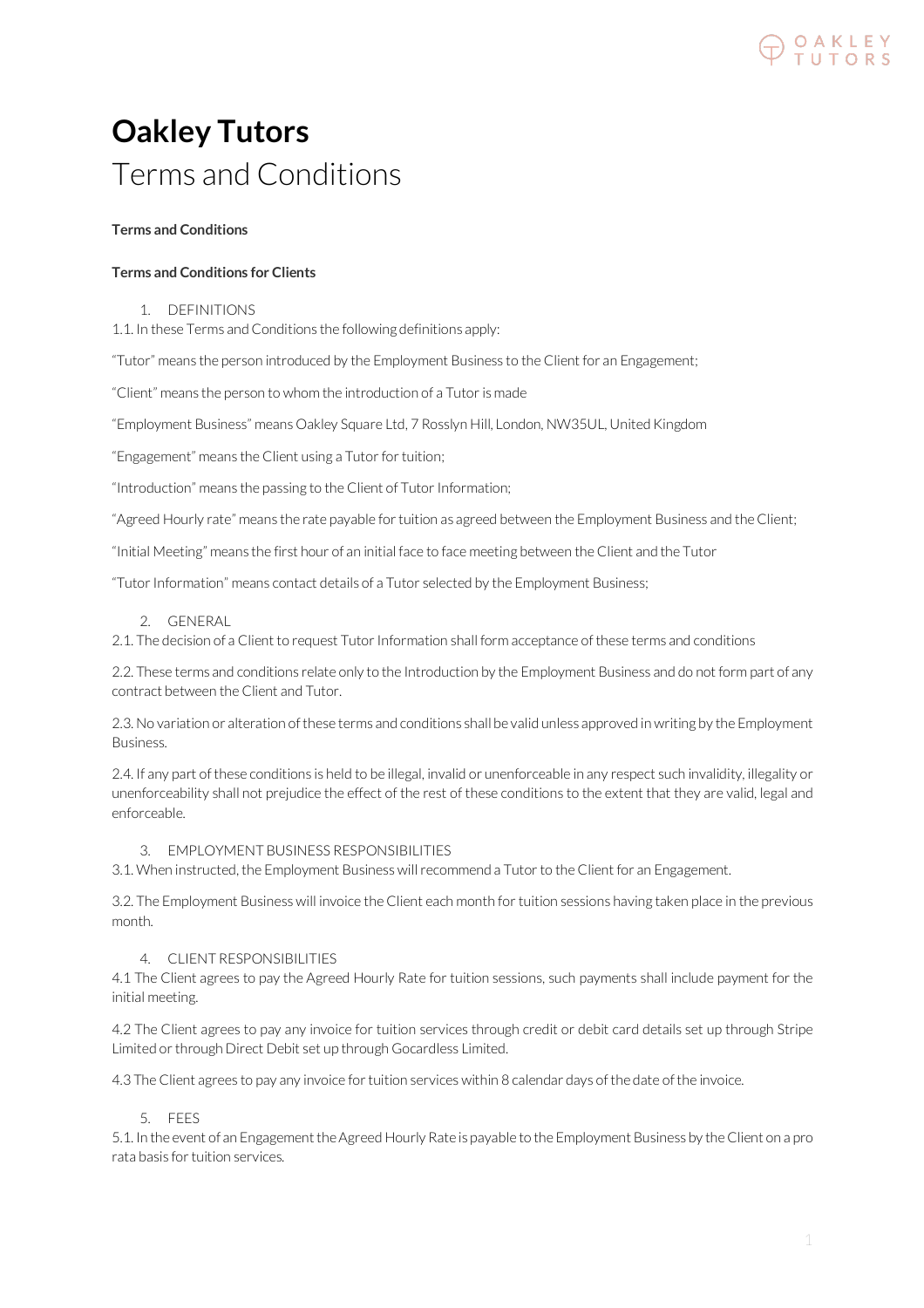

5.2. The Client will be invoiced at the Agreed Hourly Rate each week for all tuition sessions having taken place between the Client and the Tutor in the previous week.

5.3. If payment is not made within 8 calendar days of the date of an invoice, an admin fee of £100 + VAT will apply to that invoice.

5.4. Tuition fees are non-refundable once tuition sessions have taken place.

5.5. The Client agrees to pay a deposit of £500 per Tutor if requested to do so by the Employment Business. This deposit will be transferred back to the Client once the engagement is completed and the Client has provided details of how the refund is to be processed.

#### 6. CANCELLATION OF ENGAGEMENT

6.1. If the Tutor withdraws from the Engagement at any time, the Employment Business will endeavour to provide another Tutor to the Client if requested. The Client is not obliged to accept the Tutor. The Employment Business is not obliged to provide another Tutor.

## 7. CANCELLATION OF SCHEDULED TUITION SESSIONS BY THE CLIENT

7.1. If the Client cancels a tuition session within 7 days of a scheduled session, the Client agrees to pay for the scheduled tuition session where an Engagement is equal to or less than two hours in any given calendar week with any single tutor.

7.2. If the Client cancels a tuition session within 28 days of a scheduled session, the Client agrees to pay for the scheduled tuition session where an Engagement exceeds two hours of tuition in any given calendar week with any single tutor.

#### 8. INDEMNITY

8.1. The Employment Business shall not be liable under any circumstances for any loss, expense, damage, delay, costs or compensation, whether direct, indirect or consequential, which may be suffered or incurred by the Client arising from or in any way connected with the Employment Business seeking a Tutor for the Client or from the Introduction to or Engagement of any Tutor by the Client or from the failure of the Employment Business to introduce any Tutor.

8.2. The final decision to employ a Tutor rests with the Client. The Employment Business can give no warranty, representation or undertaking as to the suitability, honesty or capability of any Tutor nor as to the completeness, truthfulness or accuracy of any information or statement or reference provided by the Employment Business or on its behalf to the Employer or as it shall direct in respect of the Tutor. Verification of all such information and references shall be the Client's responsibility.

8.3. In no circumstances shall the Employment Business' total liability to the Client, whether in respect of goods or services and whether based in negligence, breach of contract, misrepresentation or otherwise, exceed the fee payable by the Client.

#### 9. BREACH OF THIS AGREEMENT

9.1. A discussion instigated by the Client between the Client and the Tutor regarding the Tutor providing tuition services directly to the Client without billing through the Employment Business forms a breach of this Agreement.

9.2. In the event of a discussion instigated by the Client between the Client and the Tutor regarding the Tutor providing tuition services directly to the Client without billing through the Employment Business, a placement fee of £2,000 + VAT will become immediately payable to the Employment Business by the Client.

#### 10. LAW

10.1. These Terms and Conditions and any dispute or claim arising out of or in connection with it or its subject matter or formation (including non-contractual disputes or claims) shall be governed by and construed in accordance with the law of England & Wales.

10.2. Each party irrevocably agrees that the courts of England and Wales shall have exclusive jurisdiction to settle any dispute or claim arising out of or in connection with this agreement or its subject matter or formation (including noncontractual disputes or claims)

## **Terms and Conditions for Tutors**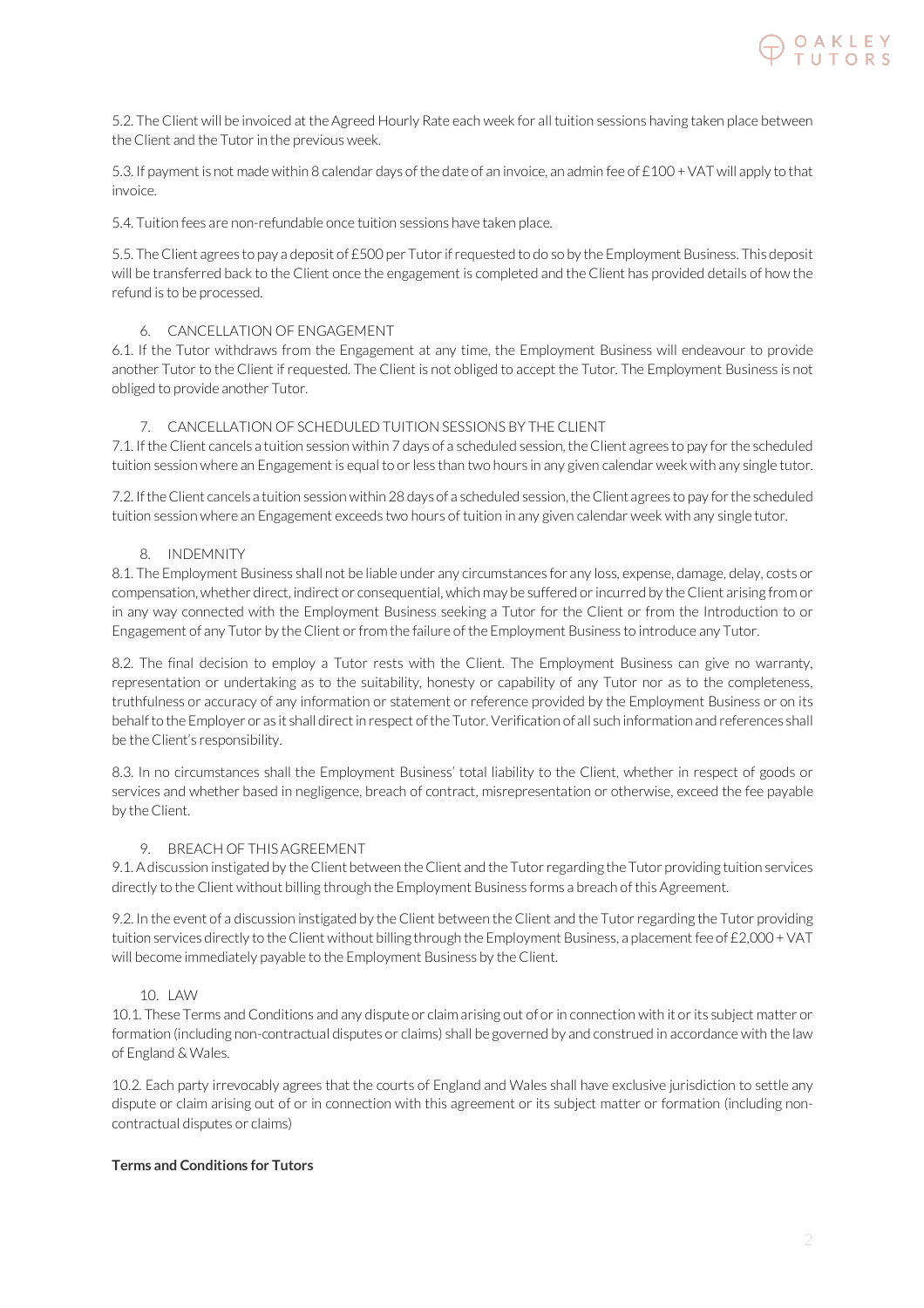# O A K L E Y<br>T U T O R S

#### 1. DEFINITIONS

1.1. In these Terms and Conditions the following definitions apply:

"Tutor" means the person introduced by the Employment Business to the Client for an Engagement;

"Client" means the person to whom the introduction of a Tutor is made

"Employment Business" means Owl Tutors Limited, of Unit 2A, 516 Wandsworth Road, London, SW8 3JX, United Kingdom

"Engagement" means the Client using a Tutor for tuition;

"Introduction" means the passing to the Client of Tutor Information;

#### 2. GENERAL

2.1. The request of a Tutor to be recommended to a Client shall form acceptance of these terms and conditions

2.2. No variation or alteration of these terms and conditions shall be valid unless approved in writing by the Employment Business.

2.3. If any part of these conditions is held to be illegal, invalid or unenforceable in any respect such invalidity, illegality or unenforceability shall not prejudice the effect of the rest of these conditions to the extent that they are valid, legal and enforceable.

#### 3. EMPLOYMENT BUSINESS RESPONSIBILITIES

3.1. The Employment Business will invoice the Client each month for tuition sessions having taken place in the previous month.

3.2. The Employment Business will act as an Employment Business as defined by the Employment Agencies Act 1973 – and the associated Conduct of Employment Agencies and Employment Businesses Regulations 2003.

3.3. The Employment Business will seek tuition work for the Tutor.

3.4. The Employment Business will not vary the terms of an Engagement without the consent of the Tutor.

## 4. TUTOR RESPONSIBILITIES

4.1 The Tutor agrees to invoice the Employment Business each month for tuition sessions having taken place in the previous month

4.2 The Tutor agrees to invoice the Employment Business within 24 hours of the end of the month

4.3 The Tutor agrees that they are self-employed for taxation purposes and are not employees of the Employment Business

4.3 The Tutor must conduct all invoicing through the Employment Business of any Client introduced through the Employment Business

4.4 The Tutor agrees to irrevocably assign copyright of any content that is submitted to the Employment Business for the purpose of publication on the Employment Business website.

#### 5. INDEMNITY

5.1. The Employment Business shall not be liable under any circumstances for any loss, expense, damage, delay, costs or compensation, whether direct, indirect or consequential, which may be suffered or incurred by the Tutor arising from or in any way connected with the Employment Business seeking a Tutor for the Client or from the Introduction to or Engagement of any Tutor by the Client or from the failure of the Employment Business to introduce any Tutor.